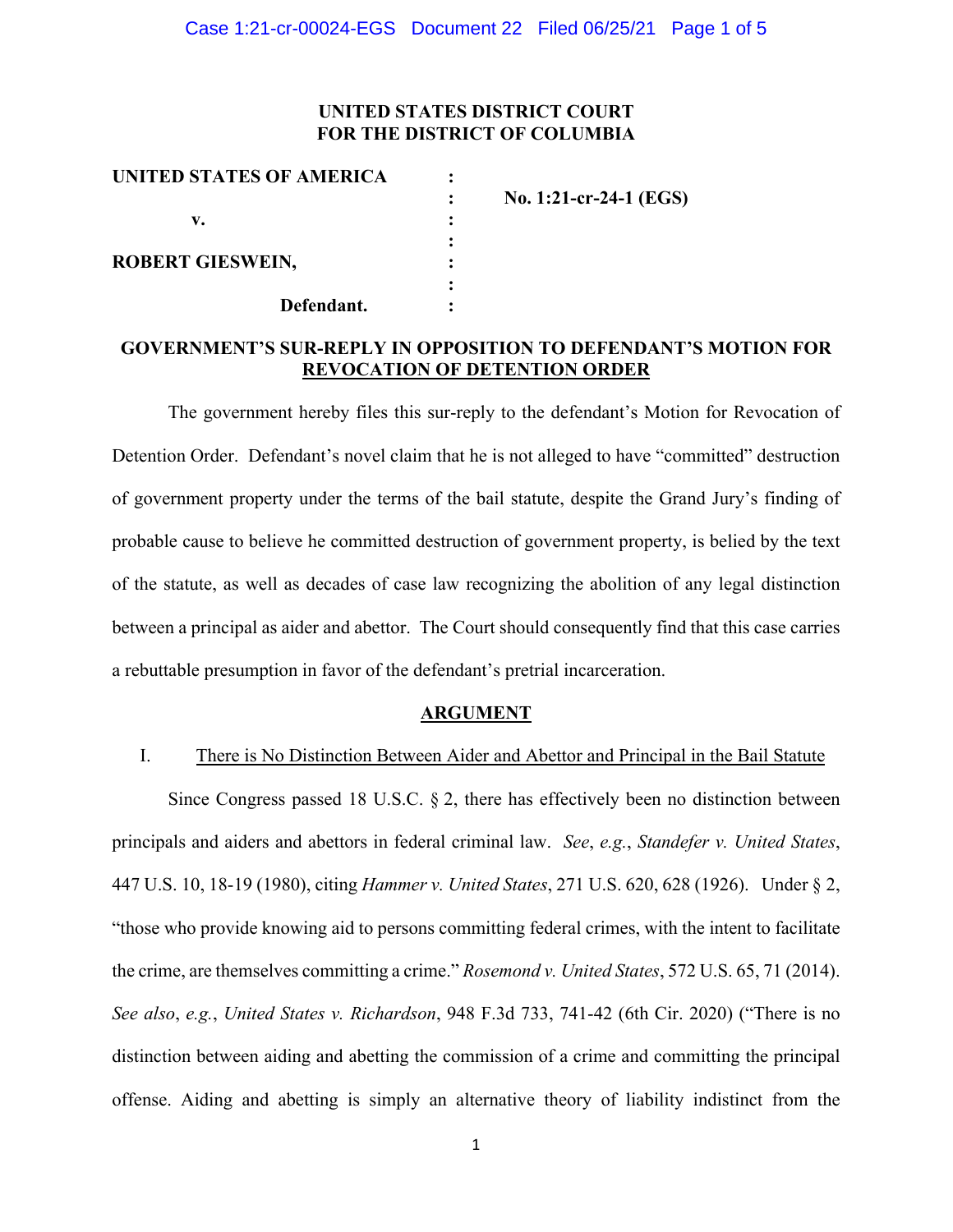#### Case 1:21-cr-00024-EGS Document 22 Filed 06/25/21 Page 2 of 5

substantive crime"). The defendant's reply offers the Court no reason to depart from this wellestablished rule, for purposes of 18 U.S.C. § 3142(e)(3) or otherwise.

It follows that an aider and abettor "commits" the offense when it is committed by the principal(s). The case law in this Circuit and others also supports this view. "Under [18 U.S.C. § 2], the acts of the perpetrator *become the acts* of the aider and abettor and the latter can be charged with having done the acts himself." *United States v. Kegler*, 724 F.2d 190, 200-01 (D.C. Cir. 1983) (emphasis added); *see also In re Colon*, 826 F.3d 1301, 1305 (11th Cir. 2016) ("[T]he acts of the principal become those of the aider and abettor as a matter of law"); *United States v. Delpit*, 94 F.3d 1135, 1152 (8<sup>th</sup> Cir. 1996) (same). If the acts of the principal become the acts of the aider and abettor, the aider an abettor has committed the offense under any reading of "committed."

To find an example of the word "committed" covering an aiding-and-abetting offense, the Court need look no further than 18 U.S.C. § 3142(e)(2), the neighboring subsection to (e)(3). The defendant notes that  $\S 3142(e)(2)$ , in conjunction with  $\S 3142(f)(1)(A)$ , creates a rebuttable presumption for at least some crimes where a prior conviction was predicated on a vicarious liability theory. *See* Reply at 4. Section 3142(e)(2) also predicates the application of its presumption in part on the word "committed." For a rebuttable presumption to apply under § 3142(e)(2), the defendant must be charged with a crime described in § 3142(f)(1) and:

- (A)The person has been convicted of a federal offense that is described in subsection  $(f)(1)$  of this section  $\dots$ ;
- (B) The offense described in subparagraph (A) *was committed* while the person was on release pending trial for a Federal, State, or local offense; *and*
- (C) A period of not more than five years has elapsed since the date of conviction, or the release of the person from imprisonment, for the offense described in subparagraph (A), whichever is later.

Section 3142(e)(2) (emphasis added). The defendant correctly notes that a rebuttable presumption may apply in situations where, for example, the defendant has previously been convicted of an offense for which the maximum sentence is life imprisonment or death, or of any felony that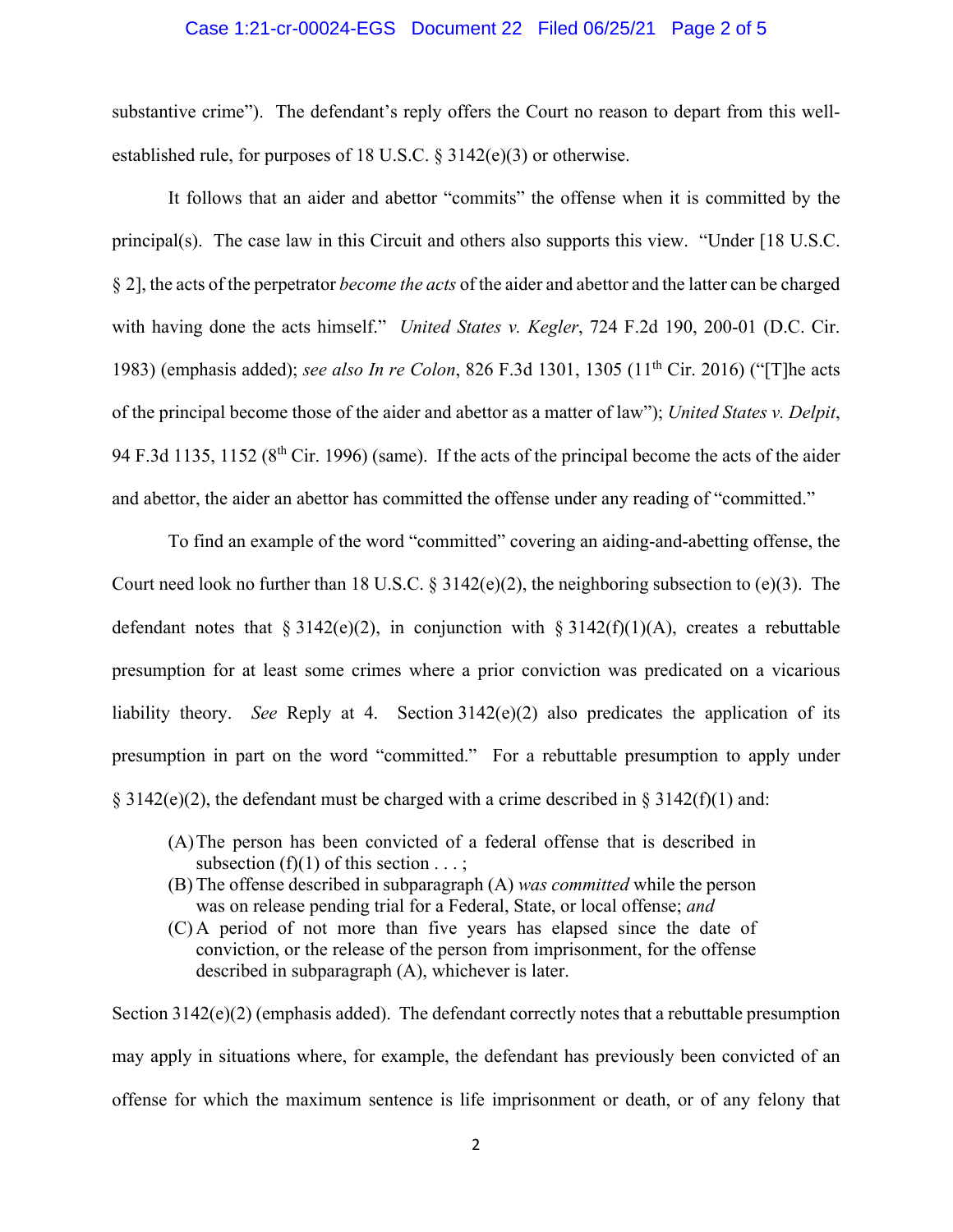#### Case 1:21-cr-00024-EGS Document 22 Filed 06/25/21 Page 3 of 5

involves a minor victim, and that this presumption can arise even if the defendant at issue was convicted of those previous crimes under an aiding and abetting theory. Reply at 4. Subparagraph (B) further clarifies that this rebuttable presumption only applies if the offense *was committed* while the person was on release pending trial. Thus, in this context, Congress intended the word "committed" to cover aiding-and-abetting offenses.

The defendant moreover misreads the application of the word "involves" in the bail statute. That word must be read in conjunction with "case" in subsection  $(f)(1)$  of Section 3142, which reads, "in a *case* that involves—" (emphasis added). The Court should contrast this language to the operative language of  $\S 3142(e)(3)$ , which refers to "probable cause to believe that the person committed—". The language of subsection  $(f)(1)$  refers to the entirety of a case, which can and often does include multiple charges and/or multiple types of offenses. A single "case," for example, can include a crime of violence, a nonviolent misdemeanor, a felony with a minor victim, and a crime punishable by life in prison all in a single indictment. In contrast, all the subparagraphs following the word "committed" in § 3142(e)(2) refer to a single "offense." *See* § 3142(e)(2)(A) – (E). The Court must likewise read "committed" in this context and in light of the decades of unambiguous case law explaining that there is no legal distinction between a principal and an aider and abettor. This Court must also presume that Congress knew the law, including case law regarding the lack of a legal distinction between principals and aiders and abettors when drafting the bail statute and that it acted accordingly. *See*, *e.g.*, *Washington Legal Foundation v. U.S. Sentencing Comm'n*, 17 F.3d 1446, 1450 (1994). 1

<sup>&</sup>lt;sup>1</sup> The defendant does not grapple with the results that would follow if his interpretation of 18 U.S.C. § 3142(e)(3) were correct. Under the defendant's reading of the statute, there would be no rebuttable presumption of dangerousness and/or risk of flight if someone is charged with aiding and abetting the murder of a Member of Congress or the President (18 U.S.C. §§ 351, 1751); the destruction of a government building by means of explosive, resulting in death  $(\S$  844(f)(3)); the killing of a person with a firearm in a federal facility ( $\S$  930(c)); the killing of a foreign official ( $\S$ 1116); the willful destruction of a national defense premises with the intent to obstruct the national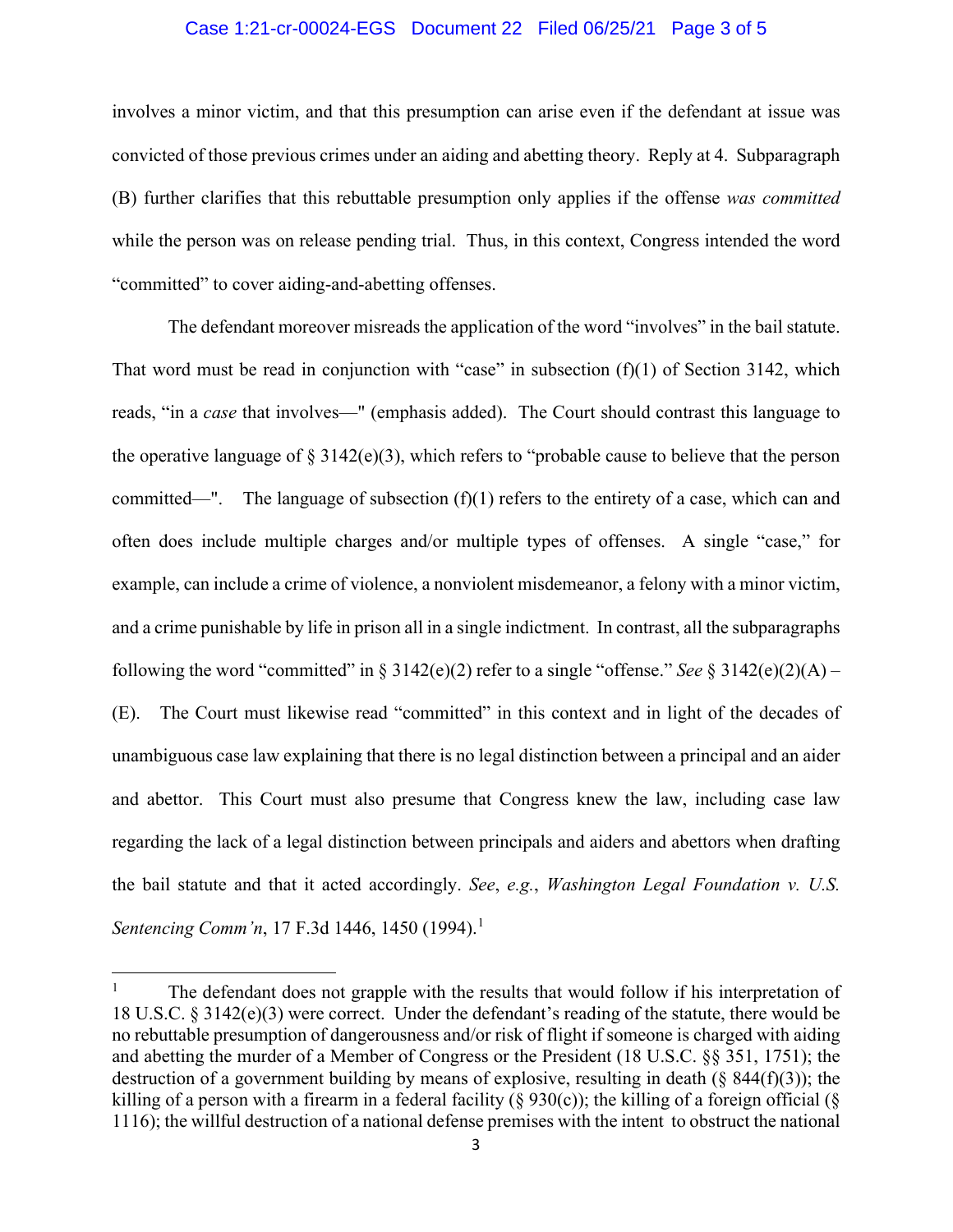### II. The Indictment and Evidence Establish that Gieswein Violated Section 1361

The defendant invites the Court to find that no presumption in favor of detention applies in this case, even the statute provides for the existence of that presumption, by essentially asking the Court to look behind the Grand Jury's probable cause determination. *See* Reply at 5. The Court should not take the defendant up on that invitation. The indictment unambiguously establishes probable cause to believe that the defendant violated 18 U.S.C. § 1361. *See*, *e.g.*, *United States v. King*, 842 F.2d 768, 776 (D.C. Cir. 1973) (return of an indictment "makes conclusive the existence of probable cause to hold the accused for further prosecution").<sup>2</sup> Because the presumption applies to a defendant charged with a felony violation of 18 U.S.C. § 1361 under an aiding-and-abetting theory, and the Grand Jury has found probable cause to charge this defendant with that offense, the Court must apply the presumption.

Even if the Court decides to independently assess the evidence underlying the § 1361 charge in determining whether the presumption applies, that evidence does not aid the defendant's argument that he should be released. "To aid and abet, all that is necessary is to show some affirmative participation which at least encourages the principal offender to commit the offense, with all its elements, as proscribed by the statute." *United States v. Kelly*, 552 F.3d 824, 831-32 (D.C. Cir. 2009). Far from the mere "presence" claimed by the defendant, Mot. at 15, the government's evidence establishes, among other things, that (1) the defendant, aware that others

defense of the United States (§ 2155); or torture (§ 2340A), to provide just a few examples listed in § 2332b(g)(5)(B).

<sup>2</sup> Chief Judge Howell and Judge Kelly have both relied on *King* to determine that a rebuttable presumption applies in a January 6 case where the defendant was charged by indictment with a violation of 18 U.S.C. § 1361 that contemplates a vicarious liability theory, and where the defendant disputed whether he had in fact violated that statute. *See United States v. Nordean*, No. 21-cr-175 (TJK) (3/3/2021 Hr'g Trans. before C.J. Howell at 72-74; 4/19/21 Hr'g Trans. before J. Kelly at 11-12). Copies of transcripts of the relevant portions of those hearings are attached hereto as Exhibit 1. The full transcript both hearings are available on PACER, 21-mj-195 (ZMF), ECF No. 24; 21-cr-175 (TJK), ECF No. 71.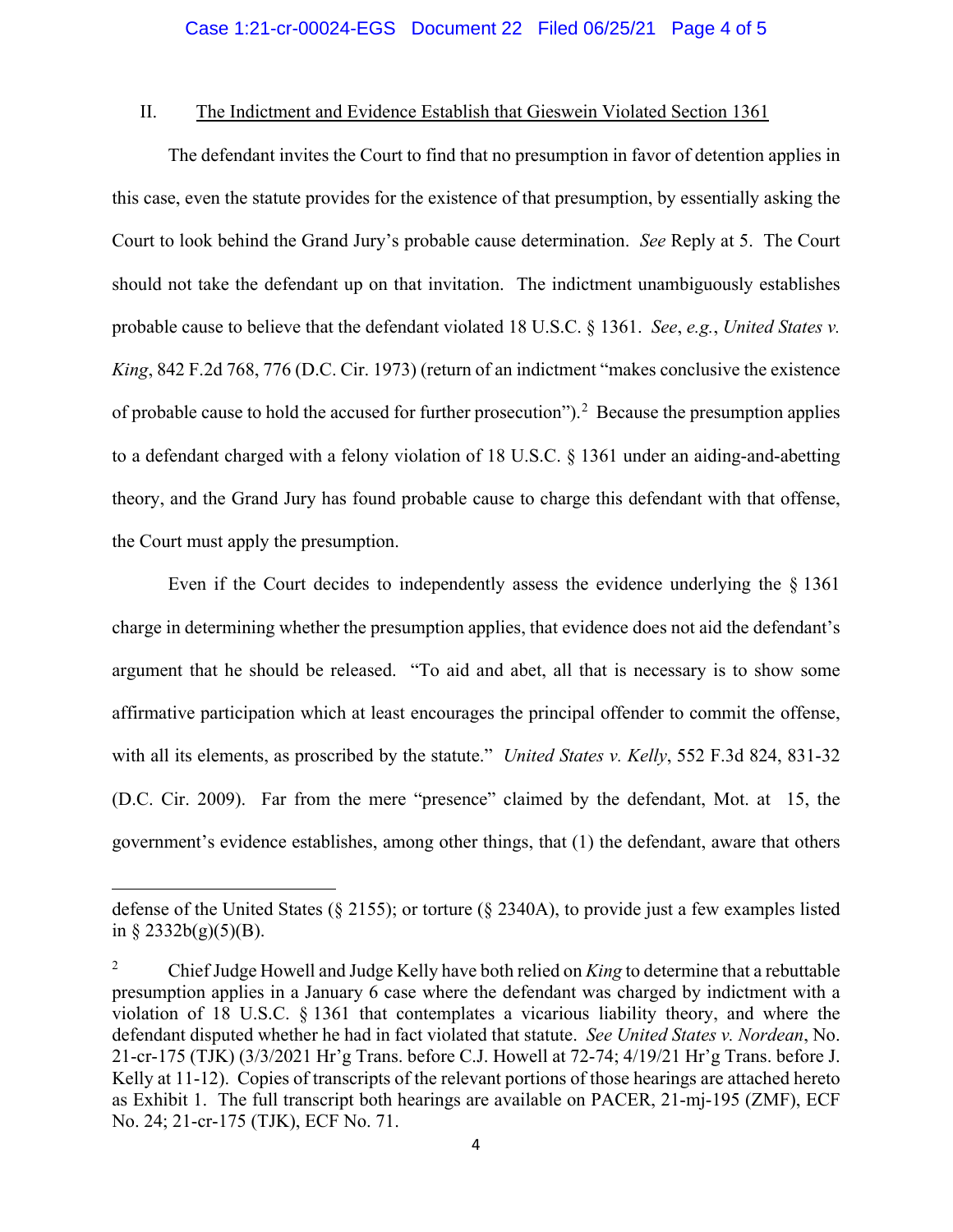#### Case 1:21-cr-00024-EGS Document 22 Filed 06/25/21 Page 5 of 5

around him were assaulting police officers while moving towards the Capitol façade, aided the crowd's unlawful advance on the building by spraying an aerosol irritant at an officer on the top of the stairway; (2) once the last police line protecting the Capitol building was breached minutes later, the defendant ran towards the building with his baseball bat out and began banging on windows; (3) he redirected other rioters—who were kicking on a door with little chance of successfully breaking it down—towards the window that was in the process of being broken by another rioter; (4) one of the people he redirected towards that window then put what appears to be a 2x4 through a portion of it, finishing the job started by other rioters; and (5) the defendant entered the Capitol through that broken window moments later.

#### **CONCLUSION**

For the reasons stated above and in the government's opposition, along with any that may be cited in a hearing, defendant's motion for revocation of detention order should be denied.

Respectfully submitted,

CHANNING D. PHILLIPS Acting United States Attorney D.C. Bar No. 415793

By: /s/ *Erik M. Kenerson* Erik M. Kenerson Assistant United States Attorney Ohio Bar No. 82960 555 4th Street, N.W., Room 11-909 Washington, D.C. 20530 202-252-7201 Erik.Kenerson@usdoj.gov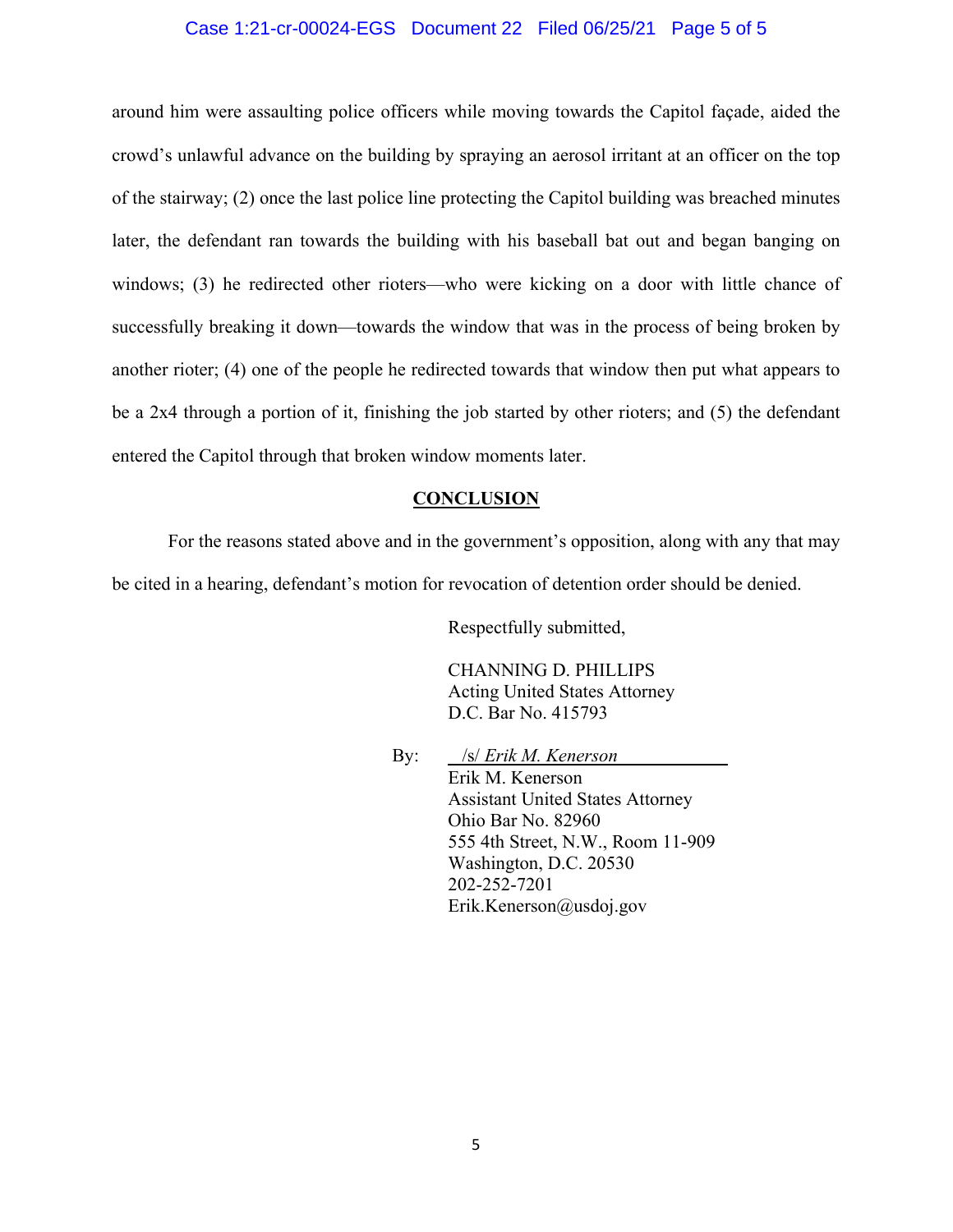UNITED STATES DISTRICT COURT FOR THE DISTRICT OF COLUMBIA \* \* \* \* \* \* \* \* \* \* \* \* \* \* \* \* UNITED STATES OF AMERICA,  $\overline{C}$  (riminal Action ) No. MJ 21-195 vs. ) ETHAN NORDEAN, ) March 3, 2021 ) 3:05 p.m. Defendant. ) Washington, D.C. \* \* \* \* \* \* \* \* \* \* \* \* \* \* \* \* **TRANSCRIPT OF MOTION HEARING BEFORE THE HONORABLE JUDGE BERYL A. HOWELL, UNITED STATES DISTRICT COURT CHIEF JUDGE** *(All parties appearing via video-teleconference)*

### **APPEARANCES:**

FOR THE UNITED STATES: JASON MCCULLOUGH JAMES NELSON United States Attorney's Office for the District of Columbia 555 Fourth Street, NW Washington, DC 20530 (202) 252-7233 Email: jason.mccullough2@usdoj.gov Email: james.nelson@usdoj.gov FOR THE DEFENDANT: DAVID B. SMITH, ESQ. NICHOLAS D. SMITH, ESQ. 108 North Alfred Street Alexandria, Virginia 22314 (703) 548-8911 Email: dbs@davidbsmithpllc.com Email: nbs@davidbsmithpllc.com ALSO PRESENT: SHAY HOLMAN, Pretrial Services (Appearing telephonically) Court Reporter: Elizabeth SaintLoth, RPR, FCRR Official Court Reporter *This hearing was held via videoconference and is therefore subject to the limitations associated with the use of technological difficulties.* Proceedings reported by machine shorthand, transcript produced by computer-aided transcription.

1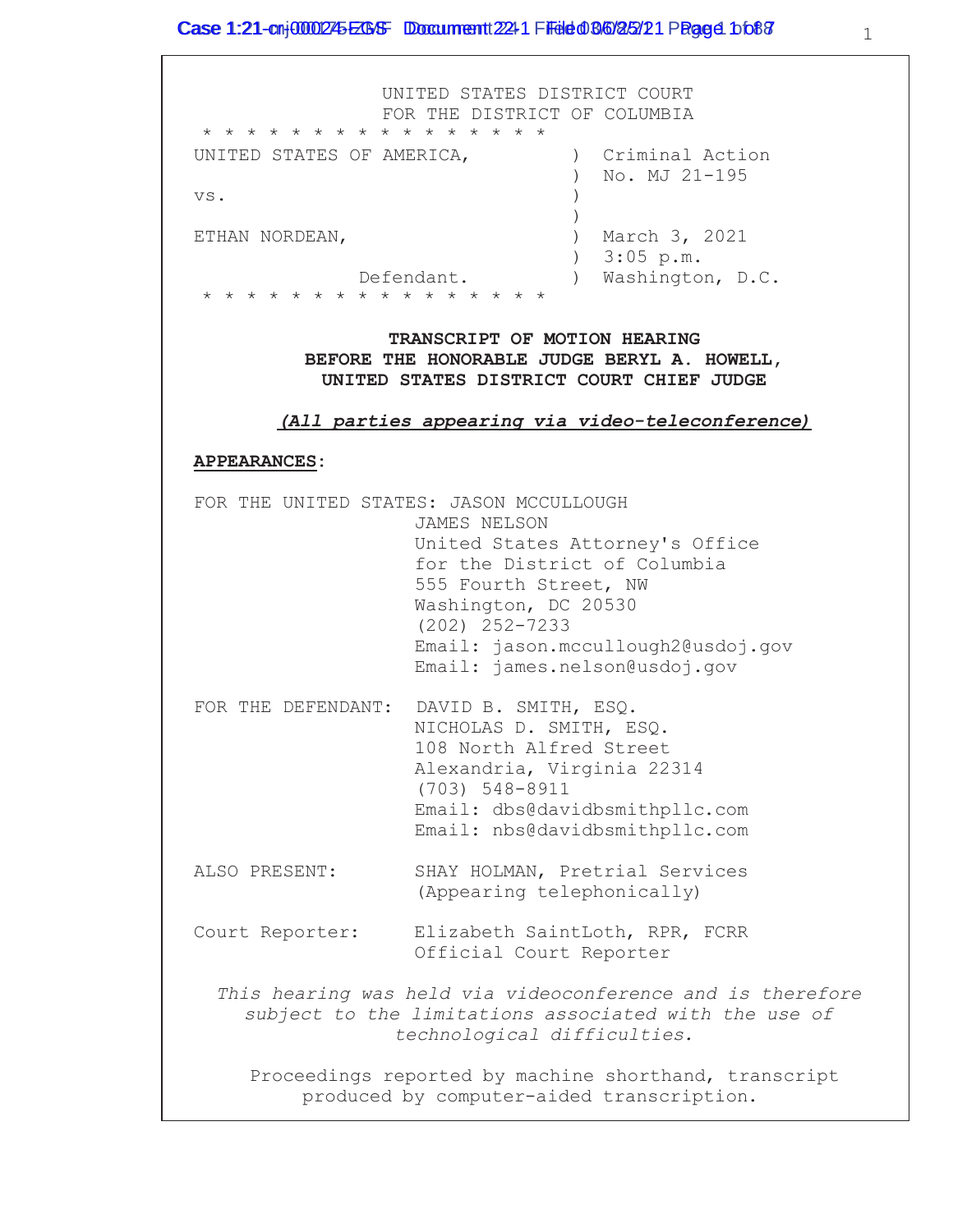# Case 1:21-cij-00025-EGS Document 22-1 Fileited 306/28121 Page 02 of 88

| 1  | the intent of the conspiracy -- which it hasn't pleaded --   |
|----|--------------------------------------------------------------|
| 2  | was to commit a depredation of property, and that Ethan      |
| 3  | Nordean knew about that and was a party to that agreement;   |
| 4  | it hasn't alleged that.                                      |
| 5  | So, Your Honor, we think, sort of, vaque claims              |
| 6  | about taking back the Government, and that sort of thing,    |
| 7  | does not -- it's not an aiding and abetting offense, and     |
| 8  | it's not even a Pinkerton offense.                           |
| 9  | THE COURT: All right. I am prepared to rule.                 |
| 10 | There are two pending motions in front of me that            |
| 11 | The Government's motion to review the Western<br>remain:     |
| 12 | District of Washington magistrate judge's decision to        |
| 13 | release the defendant pending trial, which was docketed at   |
| 14 | ECF No. 6, and the defendant's motion to lift the stay,      |
| 15 | which is docketed at ECF No. 13.                             |
| 16 | Under the Bail Reform Act, 18 U.S.C. Section                 |
| 17 | 3145(b), if a person is ordered released by a magistrate     |
| 18 | judge, the Government may file, with the court having        |
| 19 | original jurisdiction over the offense, a motion of          |
| 20 | revocation of the order or amendment of the release          |
| 21 | conditions. And the district court must make an independent  |
| 22 | determination whether conditions of release exist that will  |
| 23 | reasonably assure the defendant's appearance in court or the |
| 24 | safety of any other person or the community, under 18 U.S.C. |
| 25 | Section $3142(e)$ .                                          |

72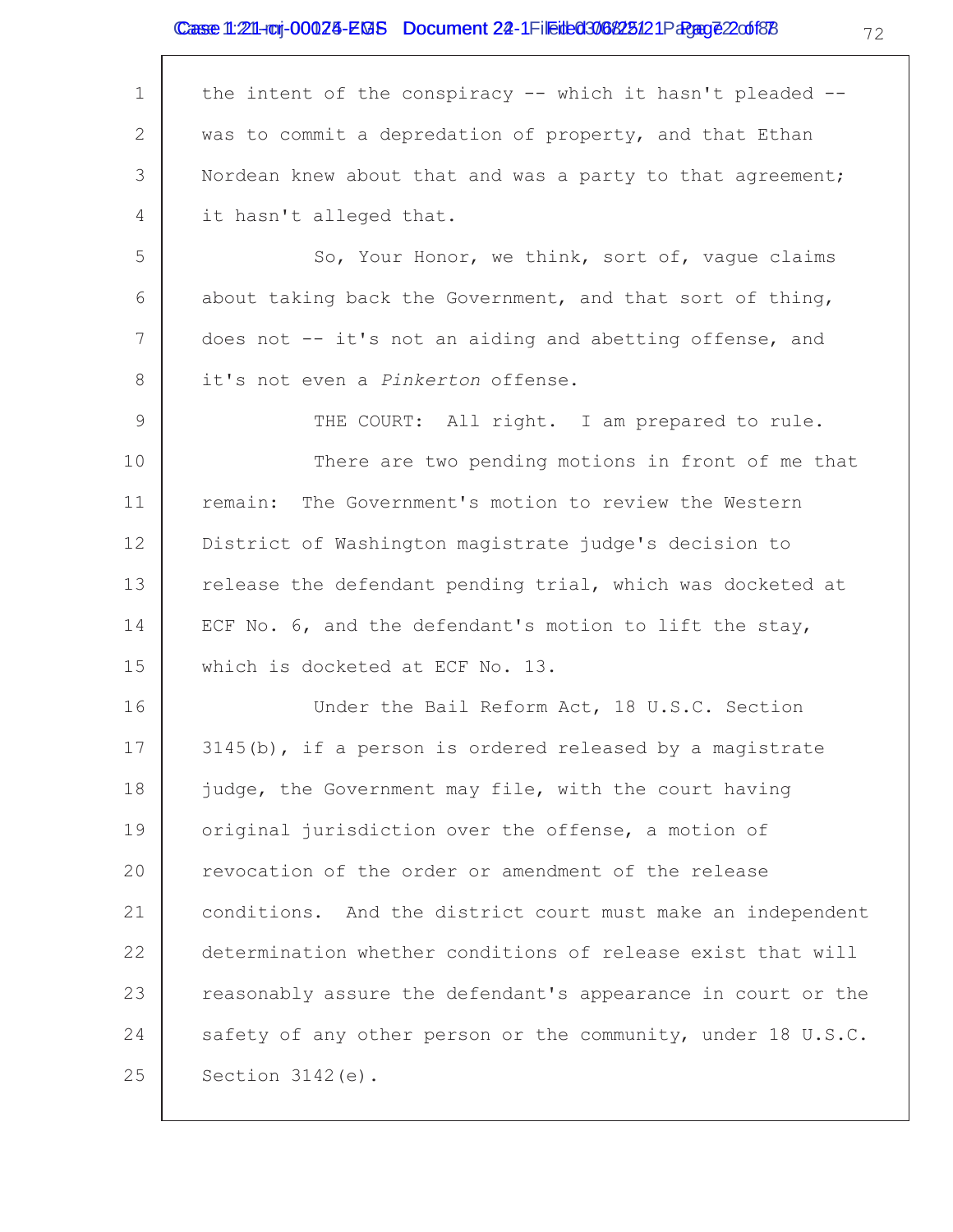1 2 3 4 5 6 7 8 9 10 11 12 13 Pretrial release is generally favored, except when a rebuttable presumption applies and, under 18 U.S.C. Section  $3142(e)(2)$ , where there is probable cause to believe that the defendant committed an offense listed in 18 U.S.C. Section  $2332b(g)$ (5)(B), for which a maximum term of imprisonment of 10 years or more is prescribed; it covers the felony charge against this defendant under 18 U.S.C. Section 1361, the Court must presume, unless the defendant rebuts the presumption, that no condition or combination of conditions will reasonably assure the appearance of the defendant as required, and the safety of the community. See 18 U.S.C. Section 3142(e)(3) and Federal Rule of Criminal Procedure 46(a).

14 15 16 17 Once the presumption is triggered, it imposes on the defendant, at a minimum, a burden or production to offer some credible evidence that rebuts it. See *U.S. v Taylor*, a D.D.C. case from 2018.

18 19 20 21 22 23 24 25 Here, the grand jury has indicted the defendant, as of today, for a felony violation of 18 U.S.C. Section 1361 and therefore found that probable cause exists to believe he committed this crime. See *U.S. v King,* 482 F.2d 768, jump cite 776, D.C. Circuit 1973, stating: It is well settled that the return of an indictment makes conclusive the existence of probable cause to hold the accused for further prosecution, closed quote.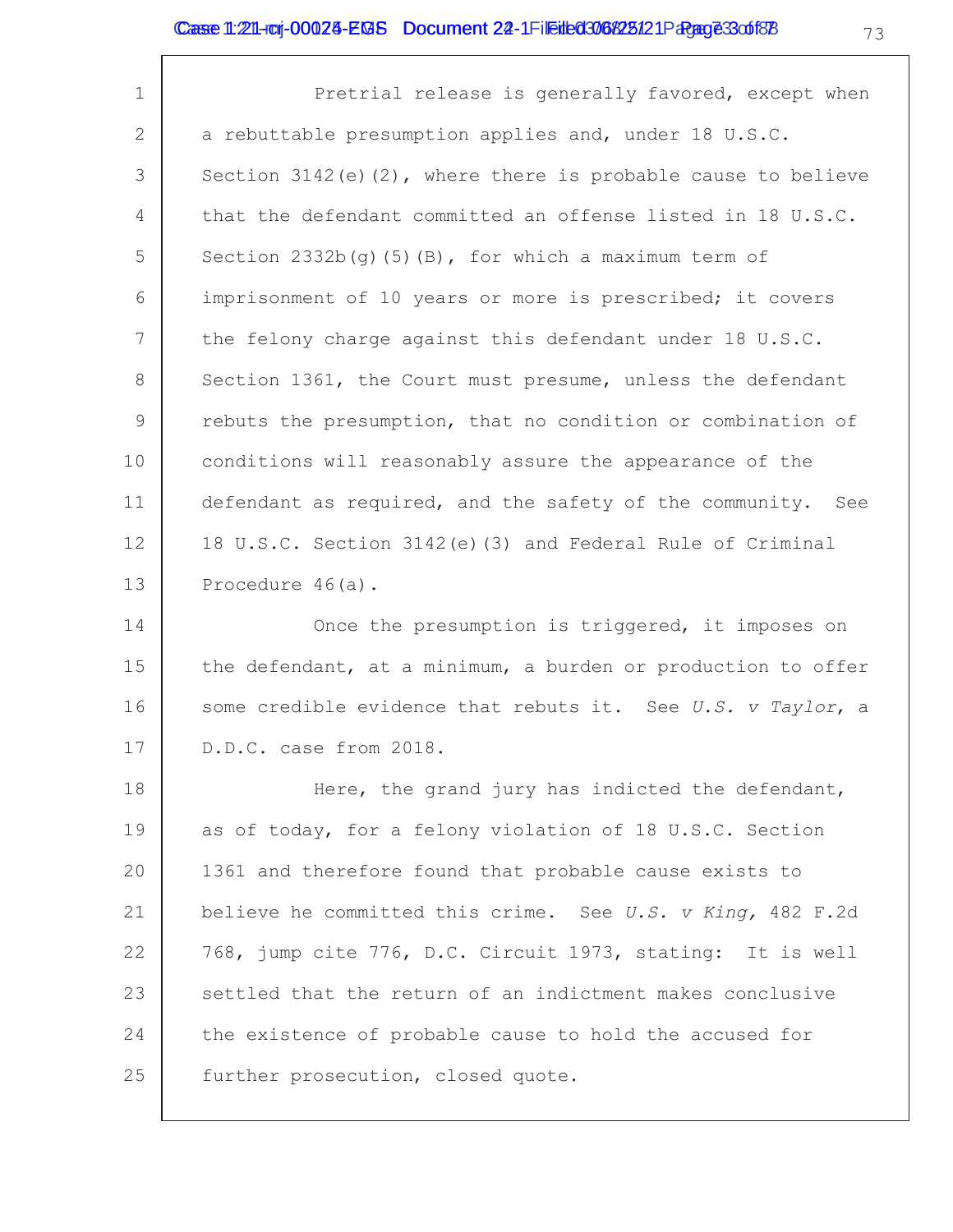| $\mathbf 1$  | For purposes of the detention hearing then, this                 |
|--------------|------------------------------------------------------------------|
| $\mathbf{2}$ | finding of PC for a felony 1361 charge is important since        |
| 3            | this crime does trigger the rebuttable presumption of            |
| 4            | detention under the Bail Reform Act, Section 3142 (e) $(3)$ (C). |
| 5            | The defendant in his papers disputed that                        |
| 6            | conclusion; but the statutory directives are clear because       |
| 7            | the potential penalty of not more than 10 years under 1361       |
| 8            | satisfies the 10-year threshold of 10 years or more under        |
| 9            | 3142(e)(3)(c) for a listed offense under Section                 |
| 10           | $2332b(g)$ (5), so the rebuttable presumption does apply.        |
| 11           | The parties also dispute whether 1361 qualifies as               |
| 12           | a "crime of violence" that warrants a detention hearing          |
| 13           | under $3142(f)(1)(A)$ . That dispute is somewhat beside the      |
| 14           | point despite all of the papers spent on it in briefing,         |
| 15           | since the felony 1361 charge not only qualifies for a            |
| 16           | rebuttable presumption under 3142(e)(3) but, also, for a         |
| 17           | hearing under $3142(f)$ (1) (A).                                 |
| 18           | In any event, to my mind, a felony 1361 charge                   |
| 19           | does qualify as a crime of violence under the elements           |
| 20           | clause which defines "crime of violence" as an offense that      |
| 21           | has as an element of the offense the use, attempted use, or      |
| 22           | threatened use of physical force against the person or           |

23 property of another; see  $8 - - 18$  U.S.C. 3156(a)(4)(A).

24 25 The conduct of locally injuring or committing any depredation against any property of the United States seems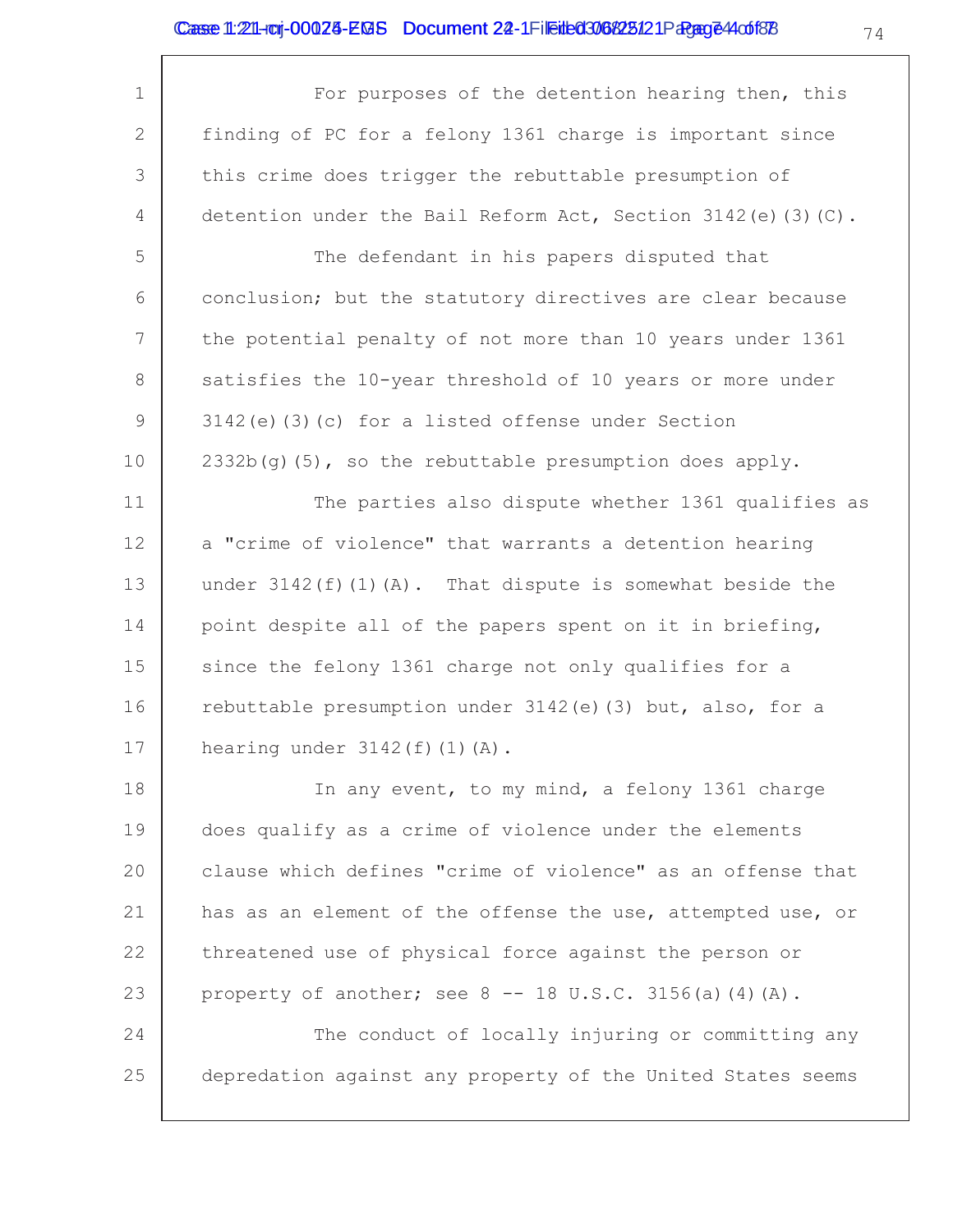Case 1:21-cr-00024-EGS Document 22-1 Filed 06/25/21 Page 5 of 7

IN THE UNITED STATES DISTRICT COURT FOR THE DISTRICT OF COLUMBIA - - - - - - - - - - - - x<br>STATES OF AMERICA CR Nos. 1:21-cr-00175-TJK-1 UNITED STATES OF AMERICA  $1:21-cr-00175-TJK-2$ v. Washington, D.C. (7+\$1125'(\$10RQGD\\$SULO  $2$ -JOSEPH RANDALL BIGGS,  $12:00 \text{ p.m.}$ Defendants. [ BBBBBBBBBBBBBBBBBBBBBBBBBBBBBBBBBBBBBBBBBBBBBBBBBBBBBBBBBBBB TRANSCRIPT OF ORAL RULING HELD BEFORE THE HONORABLE TIMOTHY J. KELLY UNITED STATES DISTRICT JUDGE BBBBBBBBBBBBBBBBBBBBBBBBBBBBBBBBBBBBBBBBBBBBBBBBBBBBBBBBBBBB APPEARANCES VIA VIDEOCONFERENCE: For the United States: Jason B. A. McCullough, Esq. Luke M. Jones, Esq. U.S. ATTORNEY'S OFFICE 555 4th Street, NW Washington, DC 20530  $(202)$  252-7233 For the Defendants: Nicholas D. Smith, Esq. David B. Smith, Esq. DAVID B. SMITH, PLLC 7 East 20th Street Suite 4r New York, NY 10003  $(917)$  902-3869 John D. Hull, IV, Esq. HULL MCGUIRE PC 1420 N Street, NW Washington, DC 20005  $(202)$  429-6520 Court Reporter: Timothy R. Miller, RPR, CRR, NJ-CCR Official Court Reporter U.S. Courthouse, Room 6722 333 Constitution Avenue, NW Washington, DC 20001  $(202)$  354-3111 Proceedings recorded by machine shorthand; transcript produced by computer-aided transcription.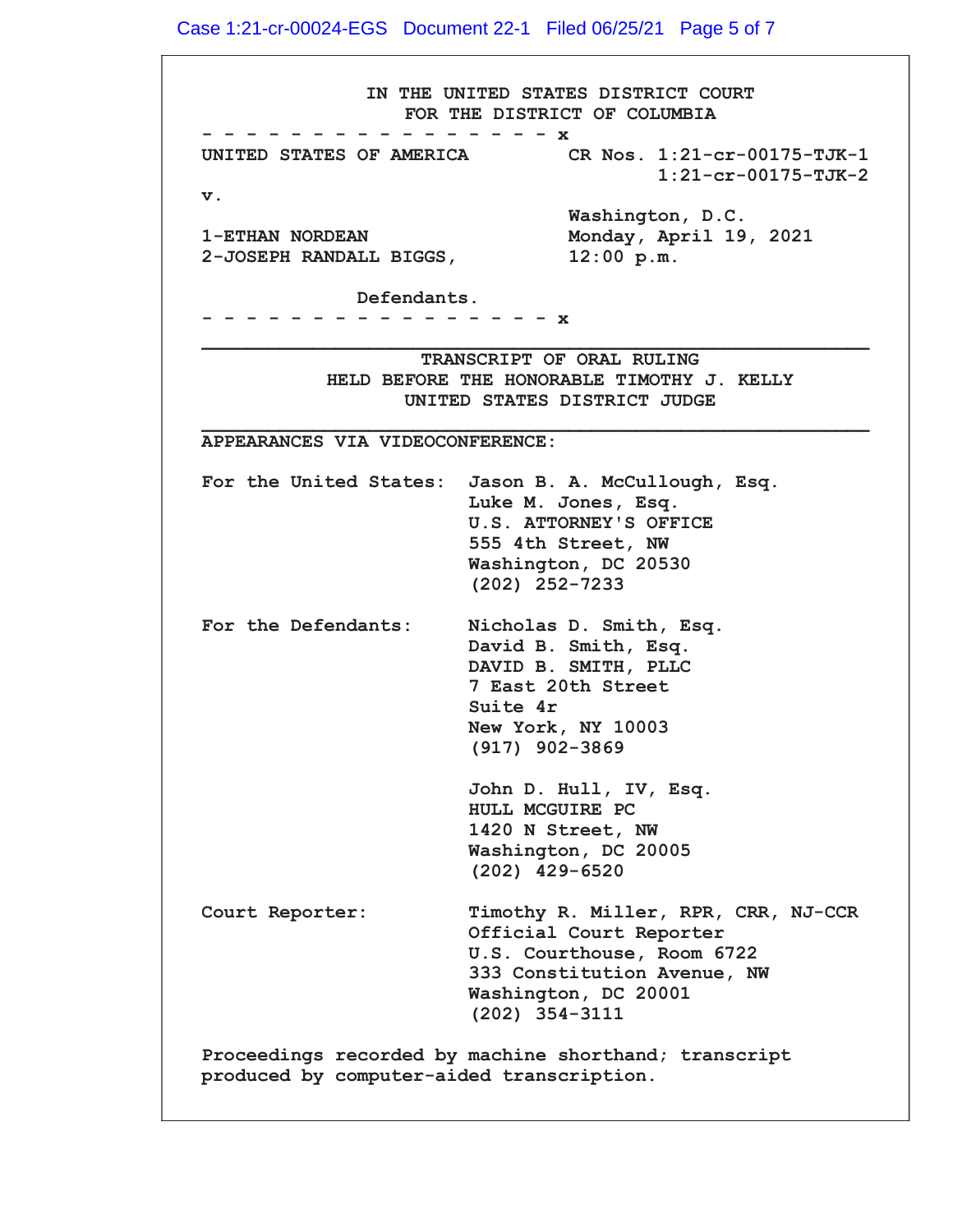#### Case 1:21-cr-00024-EGS Document 22-1 Filed 06/25/21 Page 6 of 7

said that that is the correct standard.

 $\mathbf 1$ 

2 Now, the Government mainly seeks to detain Nordean 3 and Biggs under 18 United States Code Section 3142 (e) (3) (C)  $\overline{4}$ which provides a rebuttable presumption of detention if 5 there is probable cause to believe that they committed, 6 quote, An offense listed in Section 2332b(q)(5)(B) of Title 7 18, United States Code, for which a maximum term of 8 imprisonment of 10 years or more is prescribed, closed  $\mathcal{Q}$ quote. The grand jury found probable cause to believe that  $10$ they committed such an offense. 18 United States Code 1361,  $11$ destruction of government property, is the offense charged  $12$ in Count 4 of the superseding indicted -- indictment, and it 13 is specifically enumerated in 18 United States Code 14 2332b(g)(5)(B)(i). Count 4 charges both defendants with the 15 felony variety of that offense, as it alleges that they, 16 quote, Together with those known and unknown aided and  $17$ abetted others known and unknown to forcibly enter the 18 Capitol and thereby caused damage to the building in an 19 amount more than \$1,000, closed quote. That felony offense  $20$ carries a maximum sentence of 10 years in prison. And under  $21$ Circuit precedent, the return of that indictment, quote, 22 Makes conclusive the existence of probable cause to hold the 23 accused for further prosecution, closed quote. That's 24 United States v. King, 482 F.2d 768 at 776, a D.C. Circuit 25 case from 1973. Thus, the defendants are eligible for

 $11$